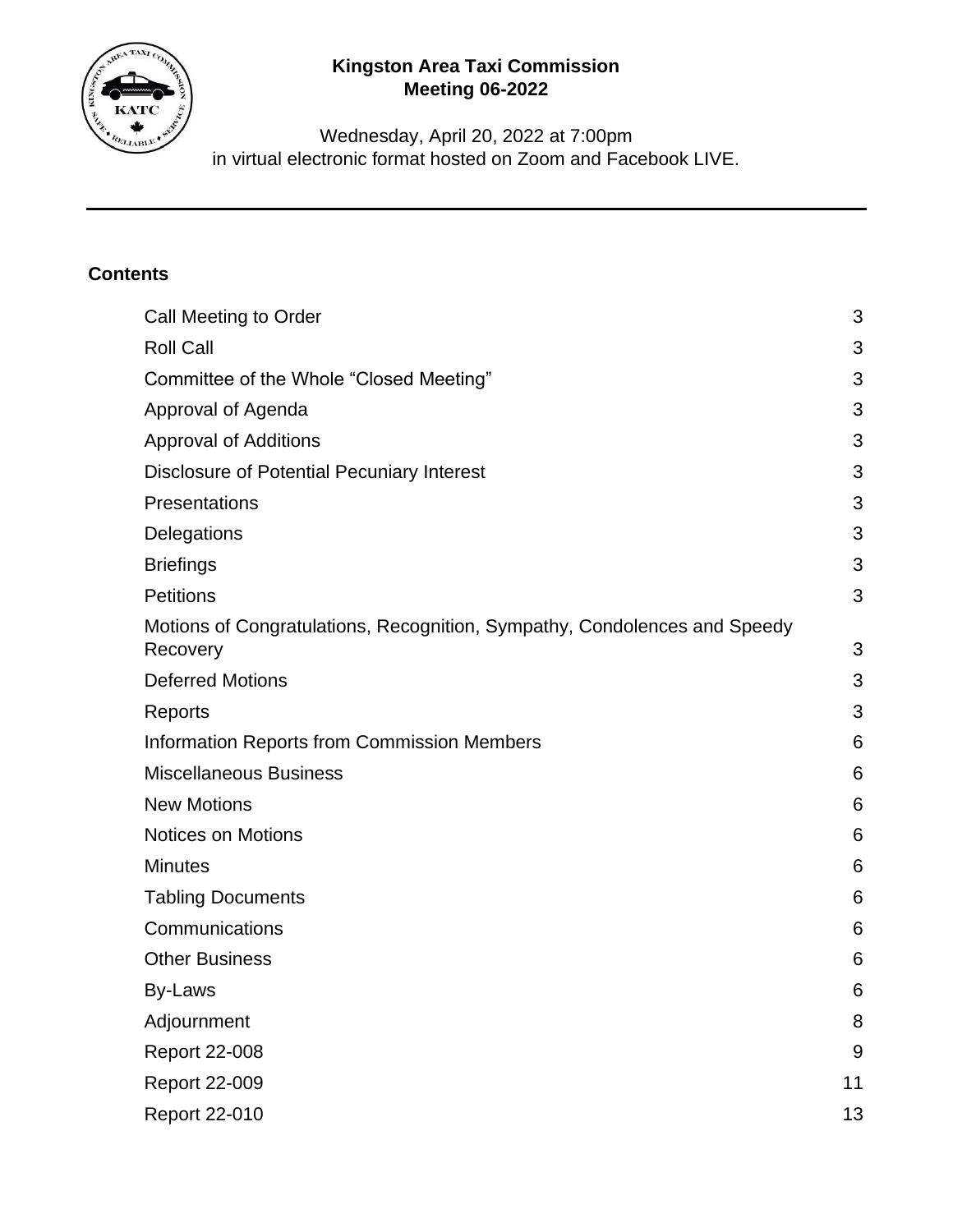

# **Kingston Area Taxi Commission Meeting 06-2022**

Wednesday, April 20, 2022 at 7:00pm in virtual electronic format hosted on Zoom and Facebook LIVE.

| 19 |
|----|
| 22 |
|    |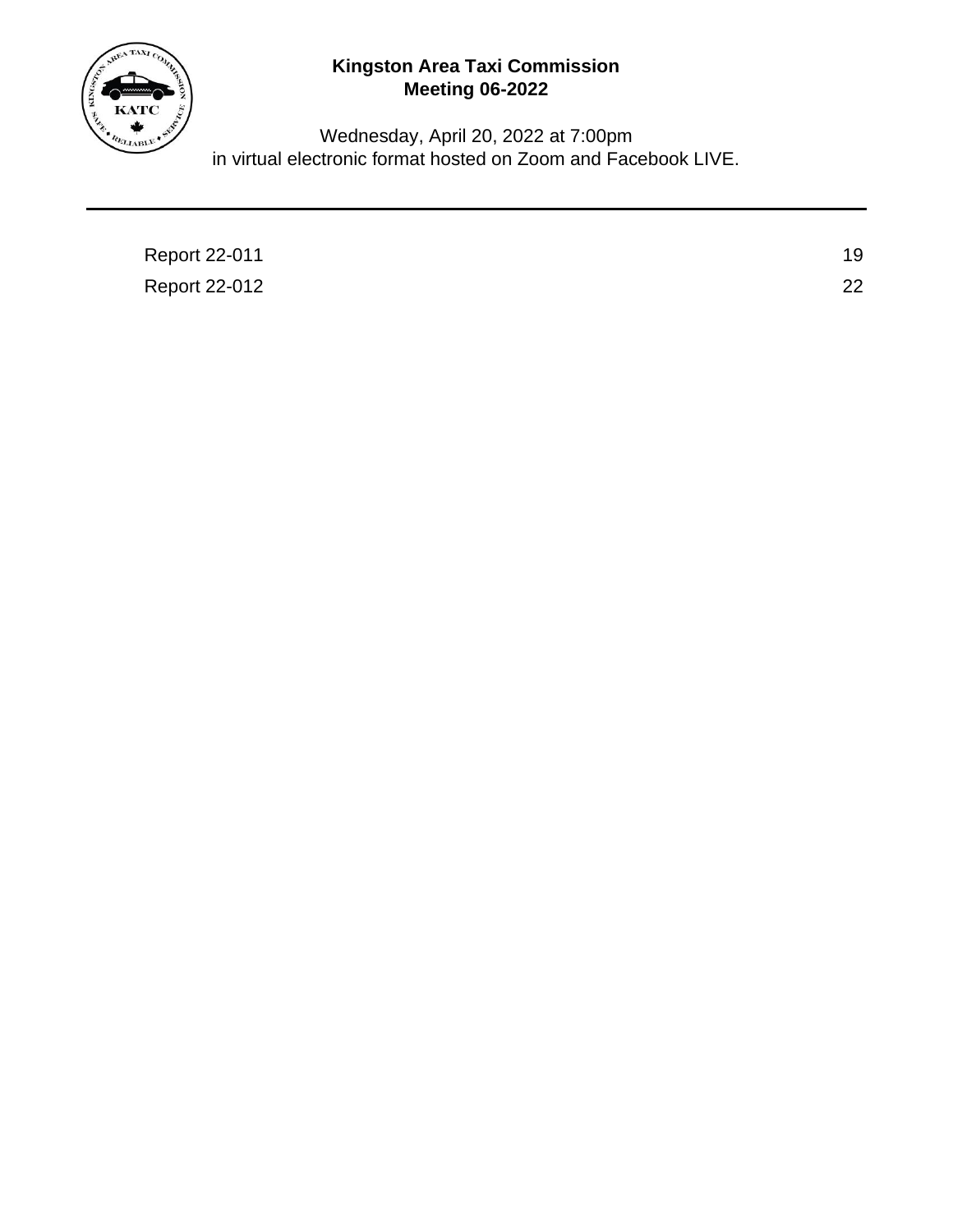

## <span id="page-2-0"></span>**Call Meeting to Order**

<span id="page-2-1"></span>**Roll Call**

<span id="page-2-3"></span><span id="page-2-2"></span>**Committee of the Whole "Closed Meeting"**

<span id="page-2-4"></span>**Approval of Agenda**

**Approval of Additions**

<span id="page-2-5"></span>**Disclosure of Potential Pecuniary Interest**

<span id="page-2-6"></span>**Presentations**

<span id="page-2-8"></span><span id="page-2-7"></span>**Delegations**

<span id="page-2-9"></span>**Briefings**

**Petitions**

<span id="page-2-10"></span>**Motions of Congratulations, Recognition, Sympathy, Condolences and Speedy Recovery**

<span id="page-2-11"></span>**Deferred Motions**

#### <span id="page-2-12"></span>**Reports**

#### **1. Report Number 08: Received from the Standing Committee (Recommend)**

Report Number 08

To all members of the Kingston Area Taxi Commission:

The Standing Committee reports and recommends as follows:

All items listed on the Recommended Report shall be the subject of one motion. Any member may ask for any item(s) included in the Recommend Report to be separated from that motion, whereupon the Recommend Report without the separated item(s) shall be put and the separated item(s) shall be considered immediately thereafter.

1. **That** the Notice on Motion, attached as Exhibit A to Report Number 22-008, be presented to the Commission as Motion 22-004, for two readings, to amend and adopt By-Law Number 2, sec. 61, being a "By-Law to Penalty".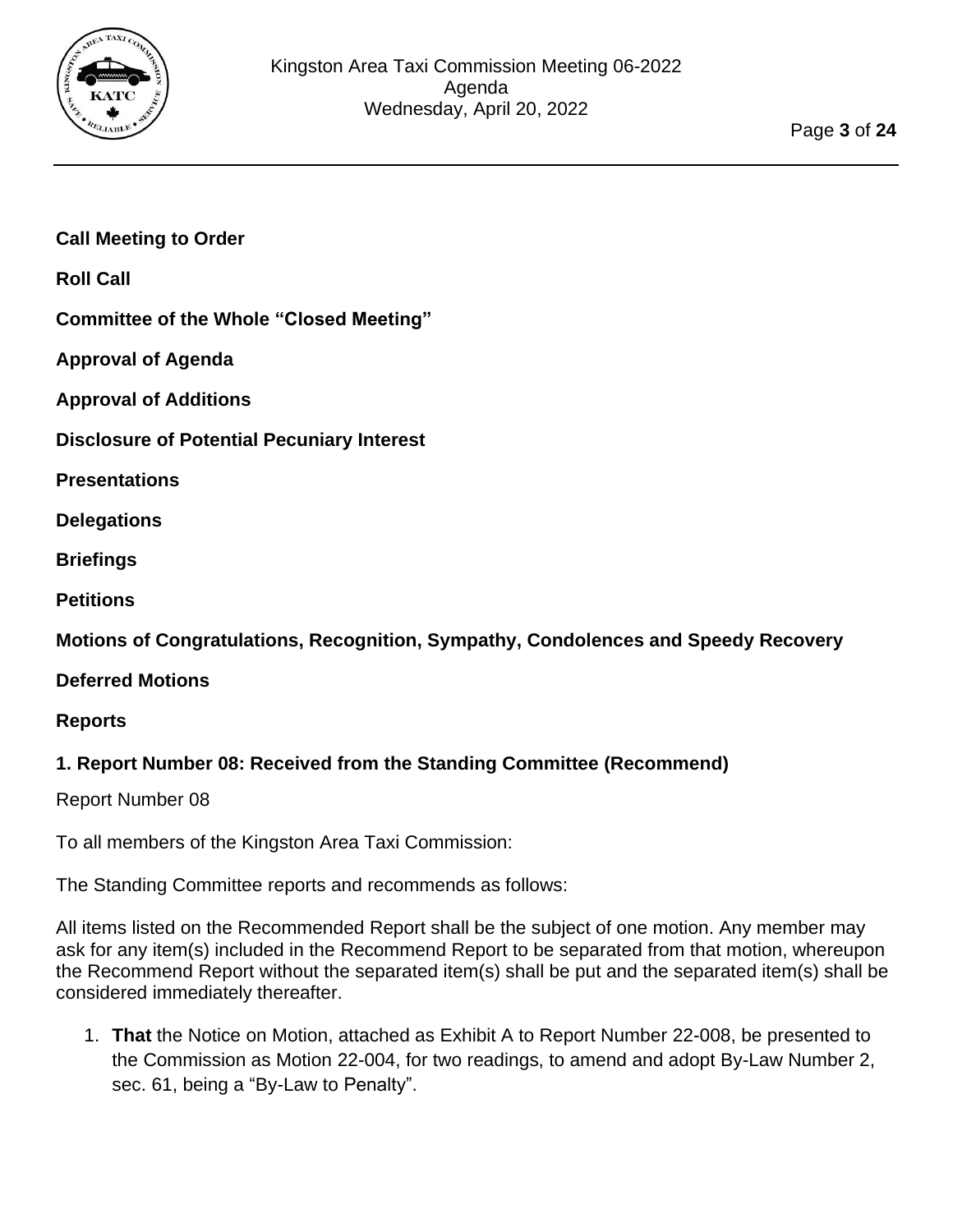

## **2. Report Number 09: Received from the Standing Committee (Recommend)**

#### Report Number 09

To all members of the Kingston Area Taxi Commission:

The Standing Committee reports and recommends as follows:

All items listed on the Recommended Report shall be the subject of one motion. Any member may ask for any item(s) included in the Recommend Report to be separated from that motion, whereupon the Recommend Report without the separated item(s) shall be put and the separated item(s) shall be considered immediately thereafter.

1. **That** the Notice on Motion, attached as Exhibit A to Report Number 22-009, be presented to the Commission as Motion 22-005, for two readings, to adopt By-Law Number 2, sec. 62, being a "By-Law to Schedules".

## **3. Report Number 10: Received from Joseph Dowser, Chair (Recommend)**

Report Number 10

To all members of the Kingston Area Taxi Commission:

The Chair of the Kingston Area Taxi Commission reports and recommends as follows:

All items listed on the Recommended Report shall be the subject of one motion. Any member may ask for any item(s) included in the Recommend Report to be separated from that motion, whereupon the Recommend Report without the separated item(s) shall be put and the separated item(s) shall be considered immediately thereafter.

- 1. **That** the Notice on Motion, attached as Exhibit A to Report Number 22-010, be presented to the Commission as Motion 22-007, for two readings, to adopt "Schedule J - Loyalist Township Passengers", "Schedule K - Senior Passengers", "Schedule L - Monthly Pass Passengers", and "Schedule M - Accessible Taxi Passengers" as part of By-Law Number 2, being a "By-Law to Special Tariffs".
- 2. **That** on consensus of the Commission, be given it's third reading.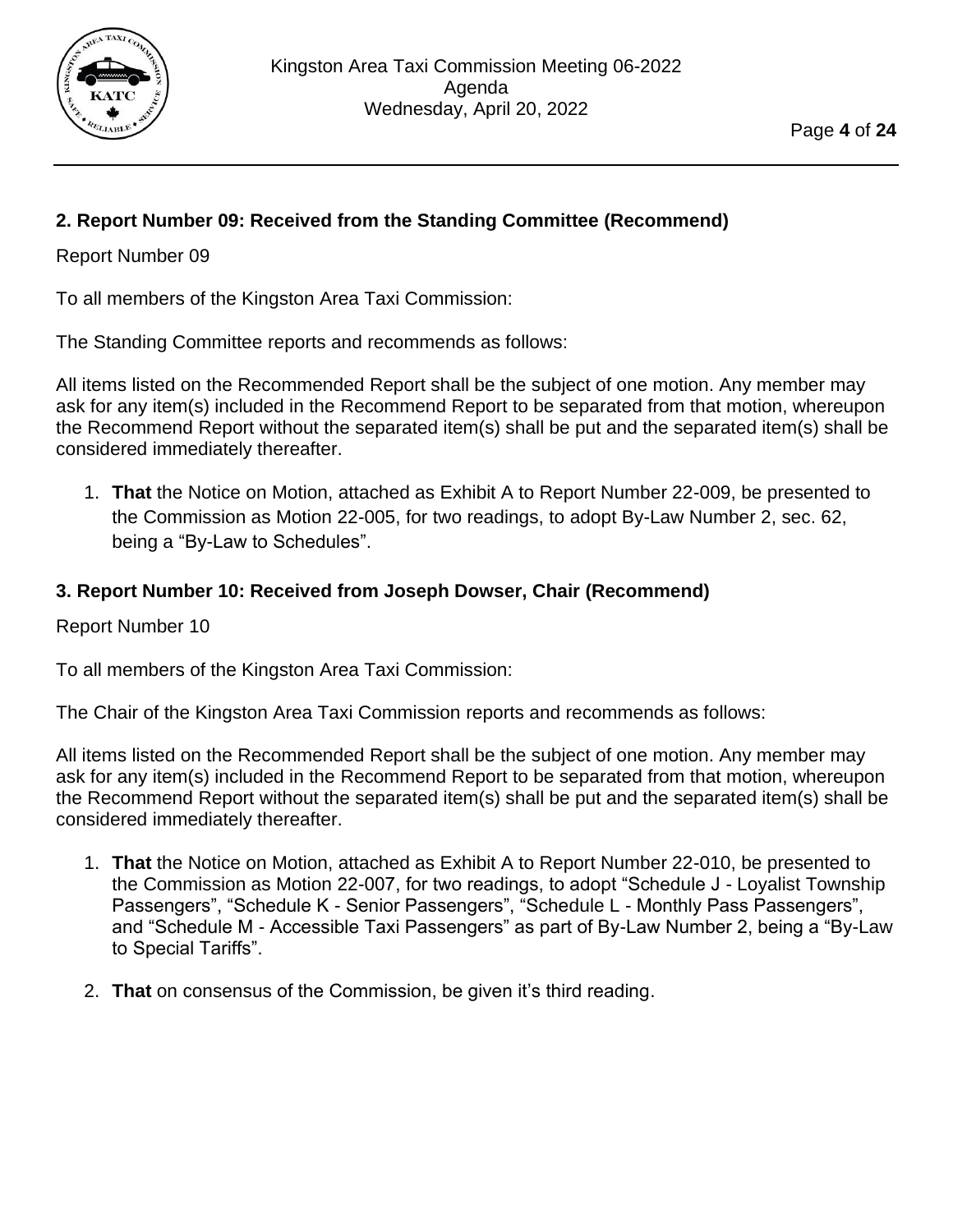

## **4. Report Number 11: Received from Joseph Dowser, Chair (Recommend)**

Report Number 11

To all members of the Kingston Area Taxi Commission:

The Chair of the Kingston Area Taxi Commission reports and recommends as follows:

All items listed on the Recommended Report shall be the subject of one motion. Any member may ask for any item(s) included in the Recommend Report to be separated from that motion, whereupon the Recommend Report without the separated item(s) shall be put and the separated item(s) shall be considered immediately thereafter.

- 1. **That** the Notice on Motion, attached as Exhibit A to Report Number 22-011, be presented to the Commission as Motion 22-009, for two readings, to adopt By-Law Number 2, sec.34.1, being a "By-Law to Senior and Monthly Passes".
- 2. **That** on consensus of the Commission, be given it's third reading.

## **5. Report Number 12: Received from Joseph Dowser, Chair (Recommend)**

Report Number 12

To all members of the Kingston Area Taxi Commission:

The Chair of the Kingston Area Taxi Commission reports and recommends as follows:

All items listed on the Recommended Report shall be the subject of one motion. Any member may ask for any item(s) included in the Recommend Report to be separated from that motion, whereupon the Recommend Report without the separated item(s) shall be put and the separated item(s) shall be considered immediately thereafter.

- 1. **That** the Notice on Motion, attached as Exhibit A to Report Number 22-012, be presented to the Commission as Motion 22-008, for two readings, to adopt "Schedule N - Taxicab Passenger Rights and Responsibilities" as part of By-Law Number 2, being a "By-Law to Taxicab Passenger Rights and Responsibilities".
- 2. **That** on consensus of the Commission, be given it's third reading.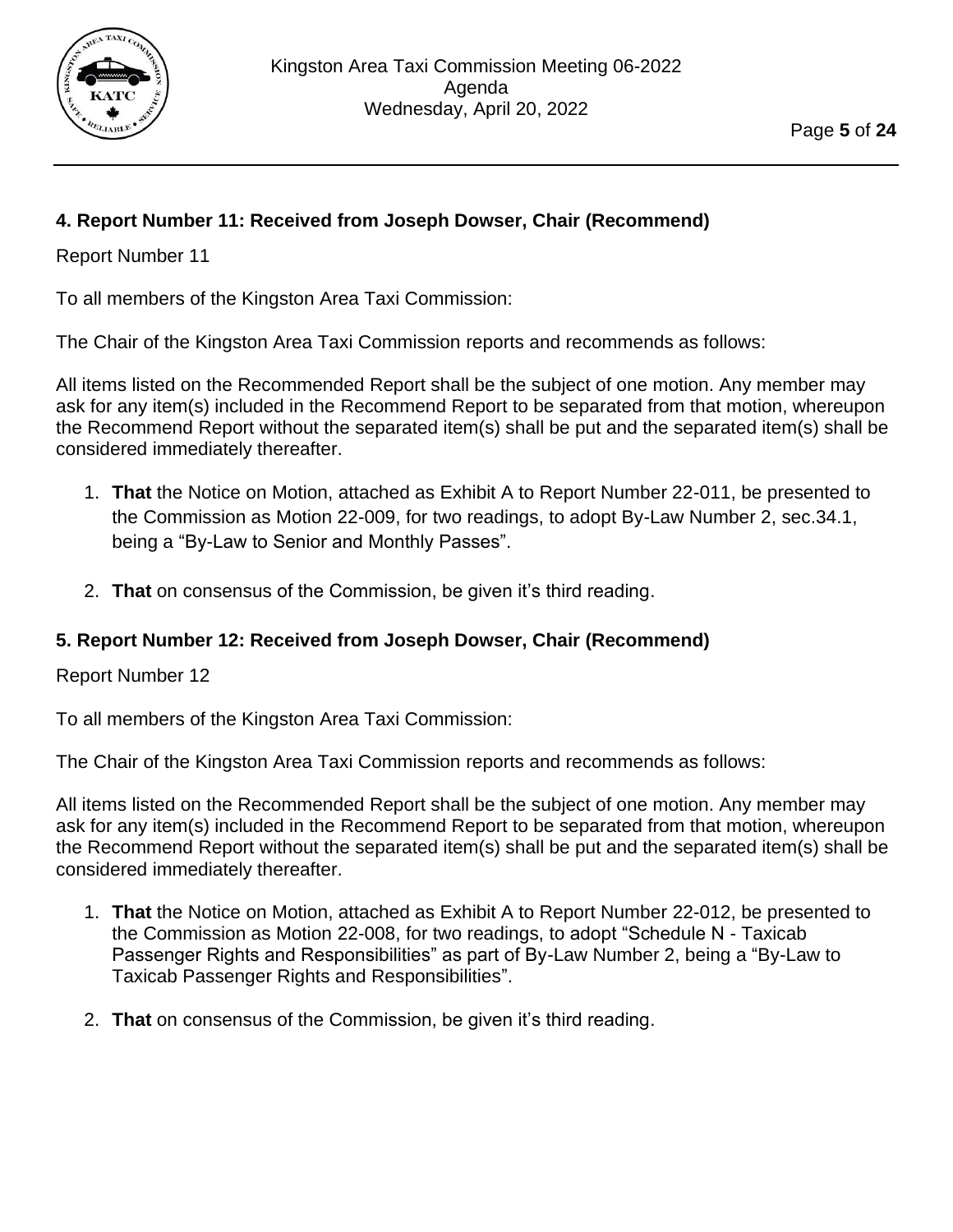

#### <span id="page-5-0"></span>**Information Reports from Commission Members**

<span id="page-5-1"></span>**Miscellaneous Business**

<span id="page-5-2"></span>**New Motions**

<span id="page-5-3"></span>**Notices on Motions**

#### <span id="page-5-4"></span>**Minutes**

**That** the Minutes of Kingston Area Taxi Commission Special Meeting Number 05-2022, held Wednesday, March 23, 2022 be confirmed.

(Distributed to all members of the Commission on April 11, 2022)

#### <span id="page-5-5"></span>**Tabling Documents**

2022-07 Standing Committee Meeting Number SC-04-2022 Agenda. The meeting is scheduled for Wednesday, April 6, 2022 at 7:00 pm in a virtual electronic format.

(Distributed to all members of the Commission on April 11, 2022)

#### <span id="page-5-6"></span>**Communications**

#### <span id="page-5-8"></span><span id="page-5-7"></span>**Other Business**

#### **By-Laws**

- a) That By-Law (1) through (5) be given its first and second reading.
- b) That Clause 3.28 of By-Law Number 1 be declared for the purpose of giving By-Law (1) and (2) three readings.
- c) That By-Law (1) and (2) be given its third reading.
- d) That on consensus of the Commission, Clause 3.28 of By-Law Number 1 be declared for the purpose of giving By-Law (3) through (5) three readings.
- e) That By-Law (3) through (5) be given its third reading.
- 1) A By-Law to Amend and Adopt By-Law Number 2, sec. 61, being a "By-Law to Penalty".

Three Readings **Proposed Number 22-004 (Clause 1, Report Number 08)**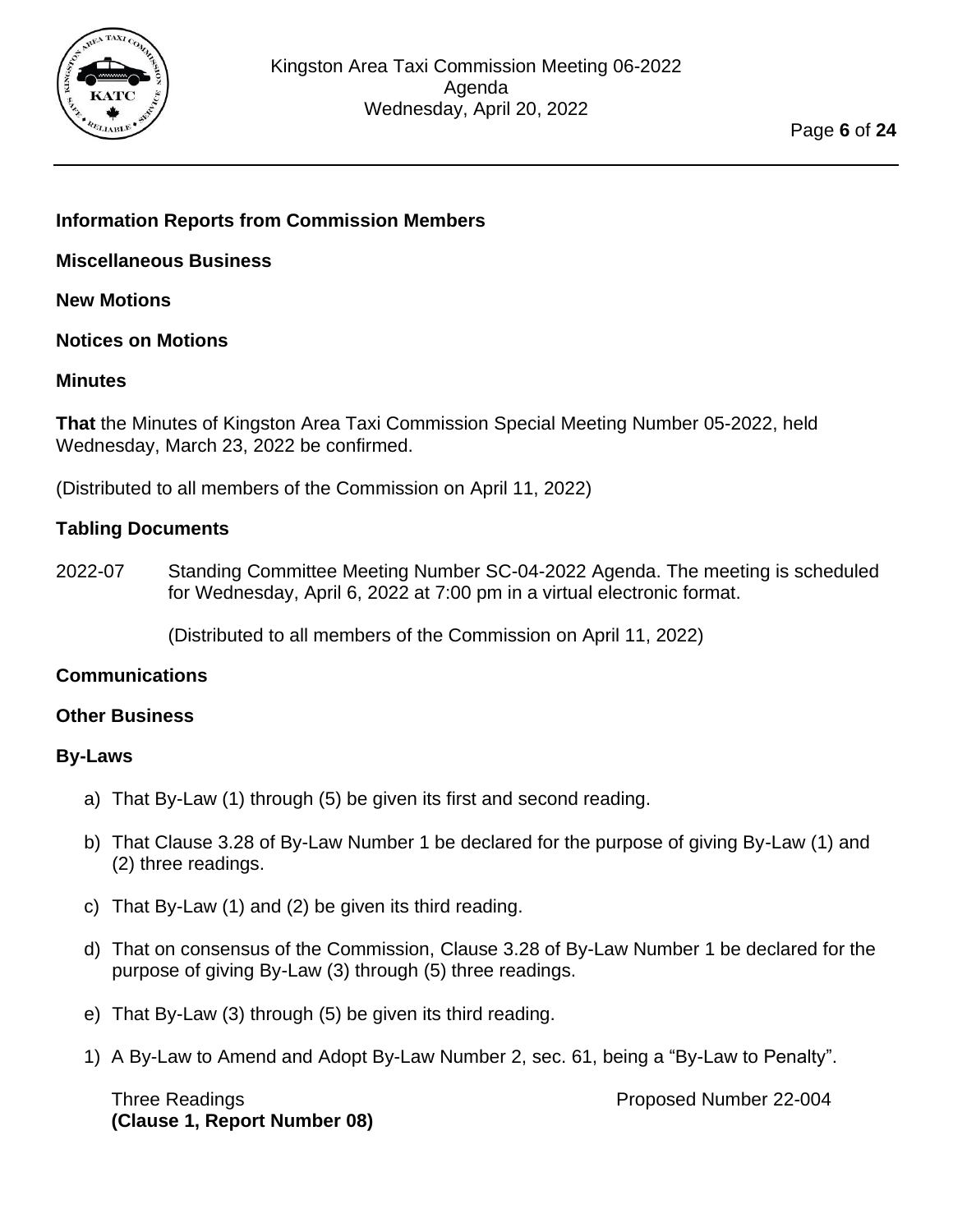Agenda Wednesday, April 20, 2022

Three Readings **Proposed Number 22-005** 

Kingston Area Taxi Commission Meeting 06-2022

2) A By-Law to Adopt By-Law Number 2, sec. 62, being a "By-Law to Schedules".

3) A By-Law to Adopt "Schedule J - Loyalist Township Passengers", "Schedule K - Senior Passengers", "Schedule L - Monthly Pass Passengers", and "Schedule M - Accessible Taxi Passengers" as part of By-Law Number 2, being a "By-Law to Special Tariffs".

First and Second Readings **Proposed Number 22-007 (Clause 1, Report Number 10)**

**(Clause 1, Report Number 09)**

4) A By-Law to Adopt By-Law Number 2, sec.34.1, being a "By-Law to Senior and Monthly Passes".

First and Second Readings **Proposed Number 22-009 (Clause 1, Report Number 11)**

5) A By-Law to Adopt "Schedule N - Taxicab Passenger Rights and Responsibilities" as part of By-Law Number 2, being a "By-Law to Taxicab Passenger Rights and Responsibilities".

First and Second Readings **Proposed Number 22-008 (Clause 1, Report Number 12)**

6) A By-Law to Adopt "Schedule J - Loyalist Township Passengers", "Schedule K - Senior Passengers", "Schedule L - Monthly Pass Passengers", and "Schedule M - Accessible Taxi Passengers" as part of By-Law Number 2, being a "By-Law to Special Tariffs".

Three Readings **Proposed Number 22-007 (Clause 2, Report Number 10)**

7) A By-Law to Adopt By-Law Number 2, sec.34.1, being a "By-Law to Senior and Monthly Passes".

Three Readings **Proposed Number 22-009 (Clause 2, Report Number 11)**

8) A By-Law to Adopt "Schedule N - Taxicab Passenger Rights and Responsibilities" as part of By-Law Number 2, being a "By-Law to Taxicab Passenger Rights and Responsibilities".

Three Readings **Proposed Number 22-008 (Clause 2, Report Number 12)**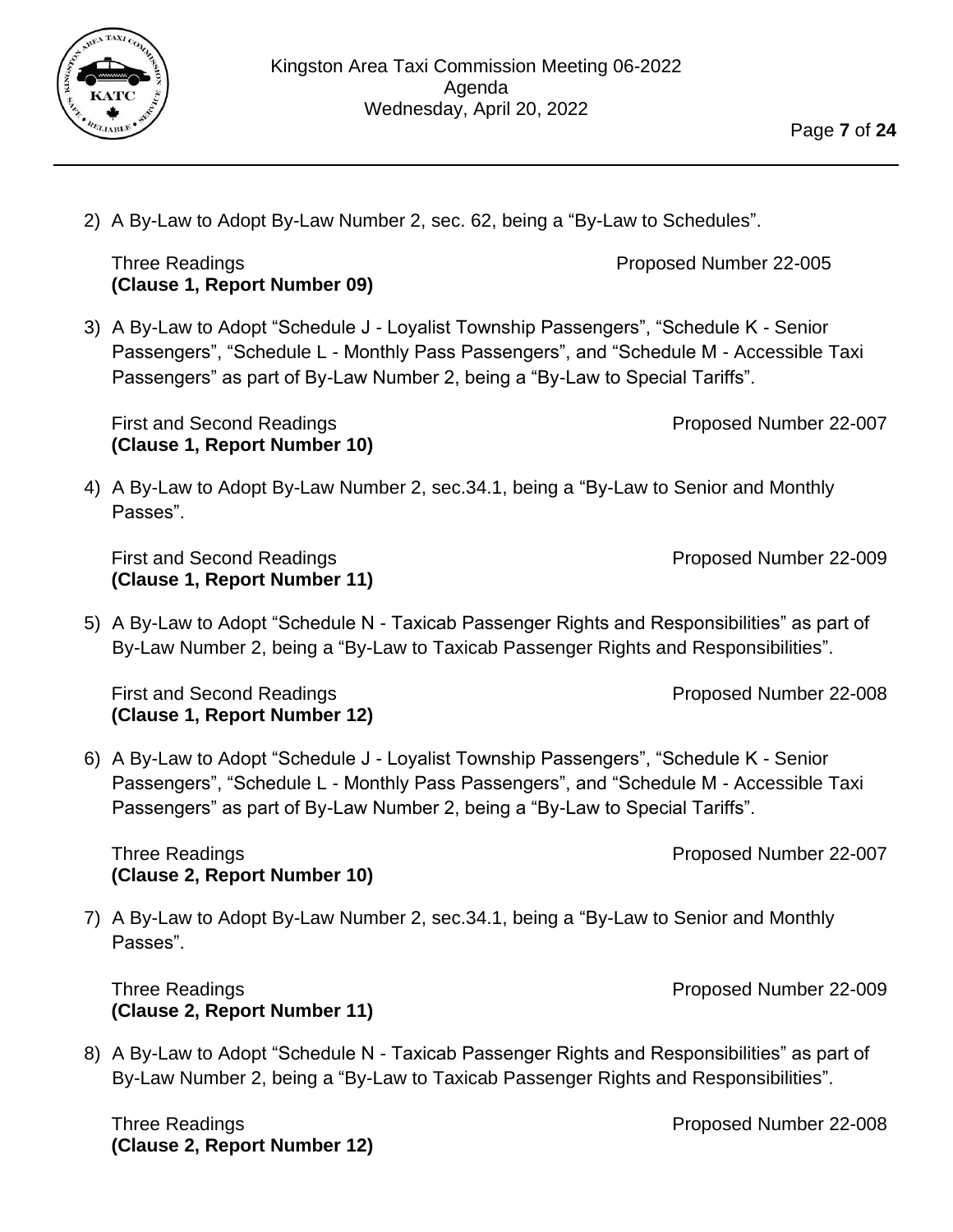

Page **8** of **24**

# <span id="page-7-0"></span>**Adjournment**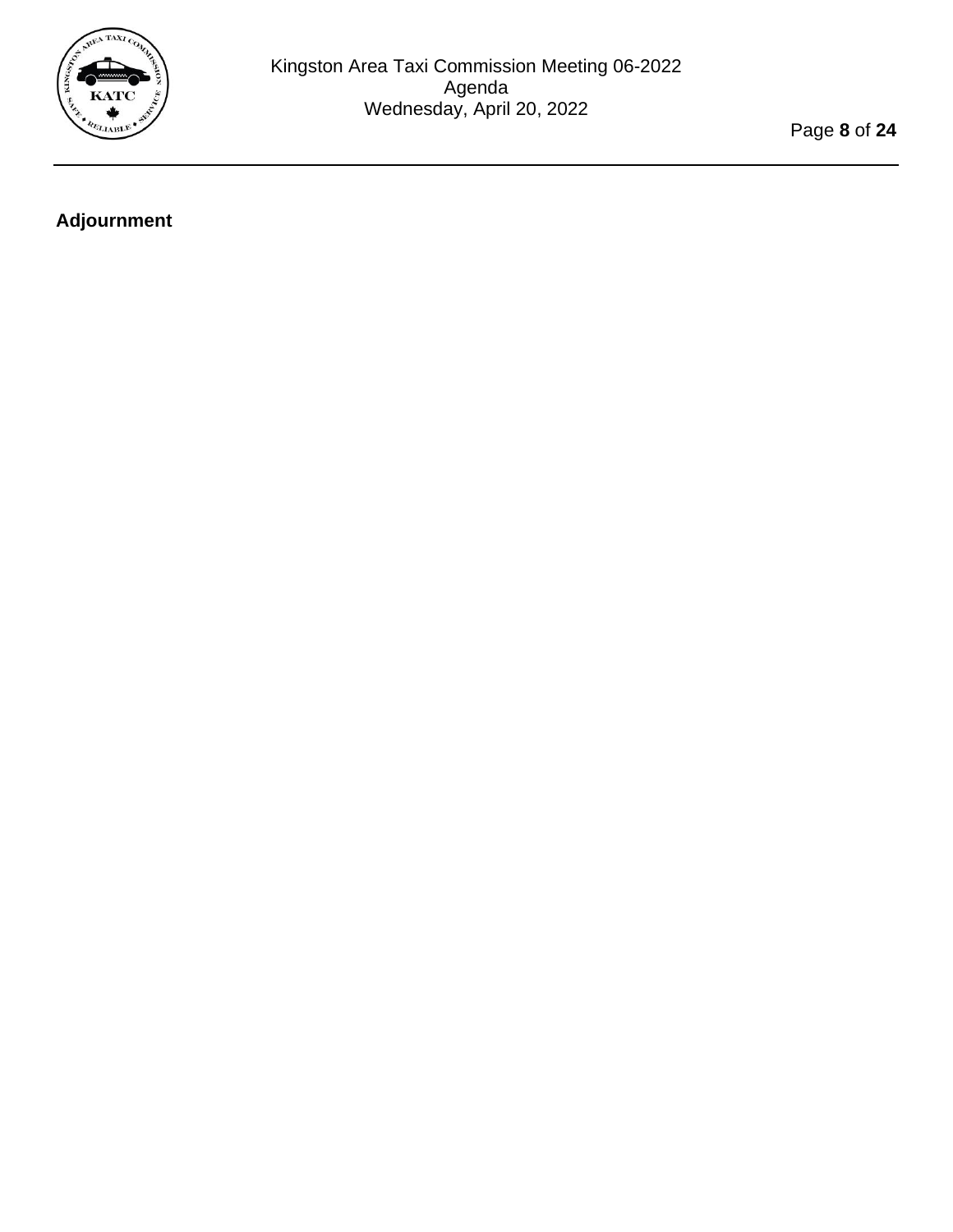

<span id="page-8-0"></span>

| To:                    | Members of the Kingston Area Taxi Commission |
|------------------------|----------------------------------------------|
| From:                  | <b>Standing Committee</b>                    |
| <b>Resource Staff:</b> | <b>NA</b>                                    |
| Date of Meeting:       | April 20, 2022                               |
| Subject:               | Penalty                                      |
|                        |                                              |

#### **Commission Strategic Plan Alignment:**

Theme: Oversight Administration

Goal: See above

#### **Executive Summary:**

**Whereas** under the heading titled "Penalty", By-Law Number 2, sec.61 states: Every person who contravenes any provision of this by-law is guilty of an offence and upon conviction is liable to a fine as provided for in the *Provincial Offences Act*, RSO 1990, c. P. 33, as amended.

**Whereas** municipalities such as Toronto, Mississauga, Ottawa, London, have similar clauses.

**Whereas** on recommendation from various municipalities such clauses are necessary to enable the Kingston Area Taxi Commission to enforce and/or levy fines upon individuals and Corporations who are in contravention of any clauses of the Kingston Area Taxi Commission's By-Laws.

#### **Recommendation:**

**That** the Notice on Motion, attached as Exhibit A to Report Number 22-008, be presented to the Commission as Motion 22-004, for three readings, to amend and adopt By-Law Number 2, sec. 61, being a "By-Law to Penalty".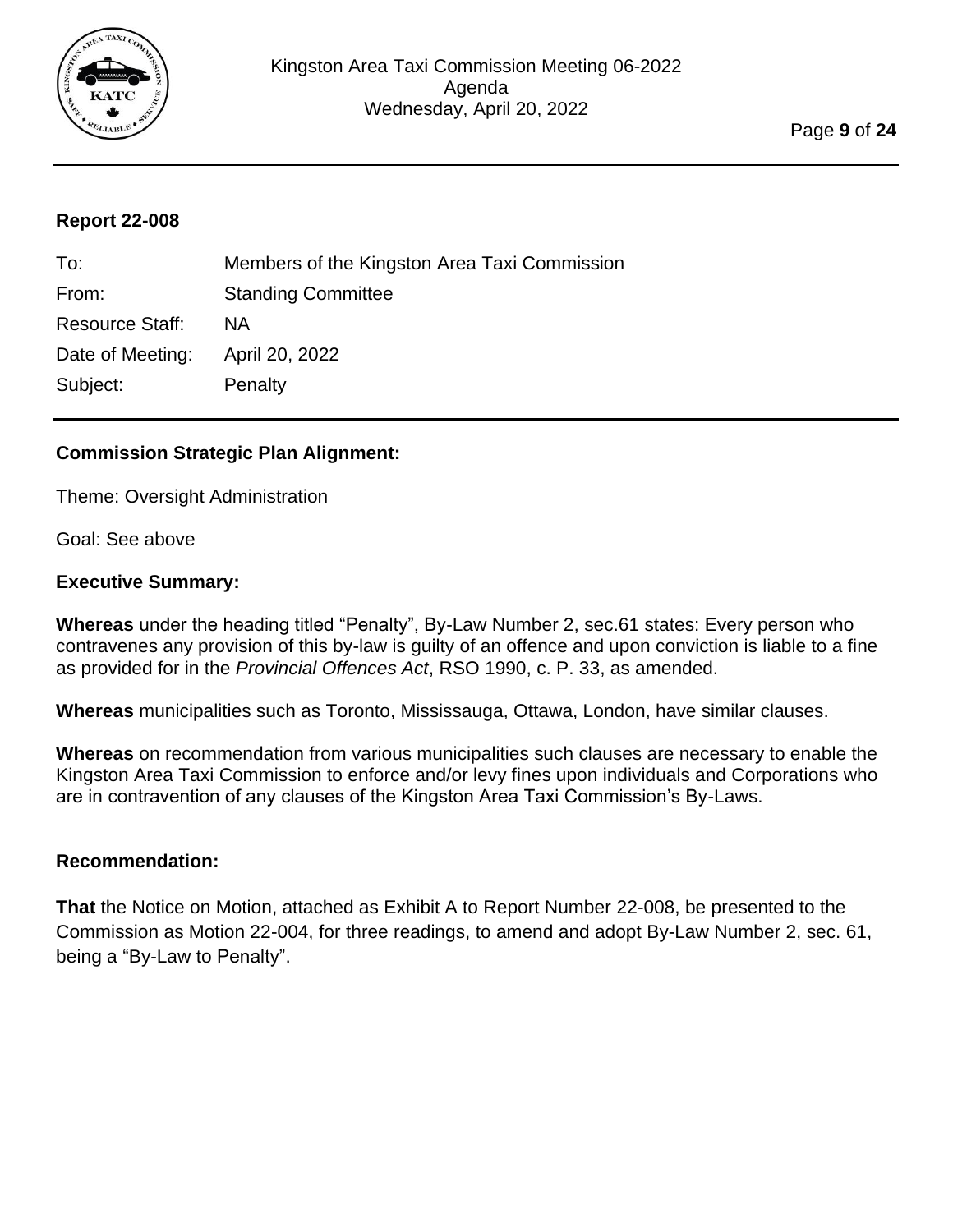

Moved by: Commissioner Dowser Seconded by: Commissioner Aziz

## *It is herby moved:*

- **1. That the Kingston Area Taxi Commission repeal By-Law Number 2, sec.61.**
- **2. That the Kingston Area Taxi Commission adopt By-Law Number 2, sec.61, under the Heading "Penalty" with the appended clauses:**

## **Fine - for contravention**

61(1) Every Person who contravenes any provision of this By-law, and every director or officer of a Corporation who concurs in such contravention by the Corporation, is guilty of an offence and on conviction is liable to a fine not exceeding \$25,000.00.

#### **Fine - for contravention – Corporation**

61(2) Despite subsection (1) every Corporation which is convicted of an offence under the provisions of this By-law is liable to a fine not exceeding \$50,000.00.

#### **Special Fine - for contravention**

61(3) Every person who contravenes any of the provisions of this By-Law and is found guilty of an offence may be subject to a special fine, imposed in addition to any other fine imposed as a result of a contravention of the By-Law, in an amount the court deems appropriate to eliminate or reduce the possible economic advantage that a person may otherwise receive by contravening the By-Law.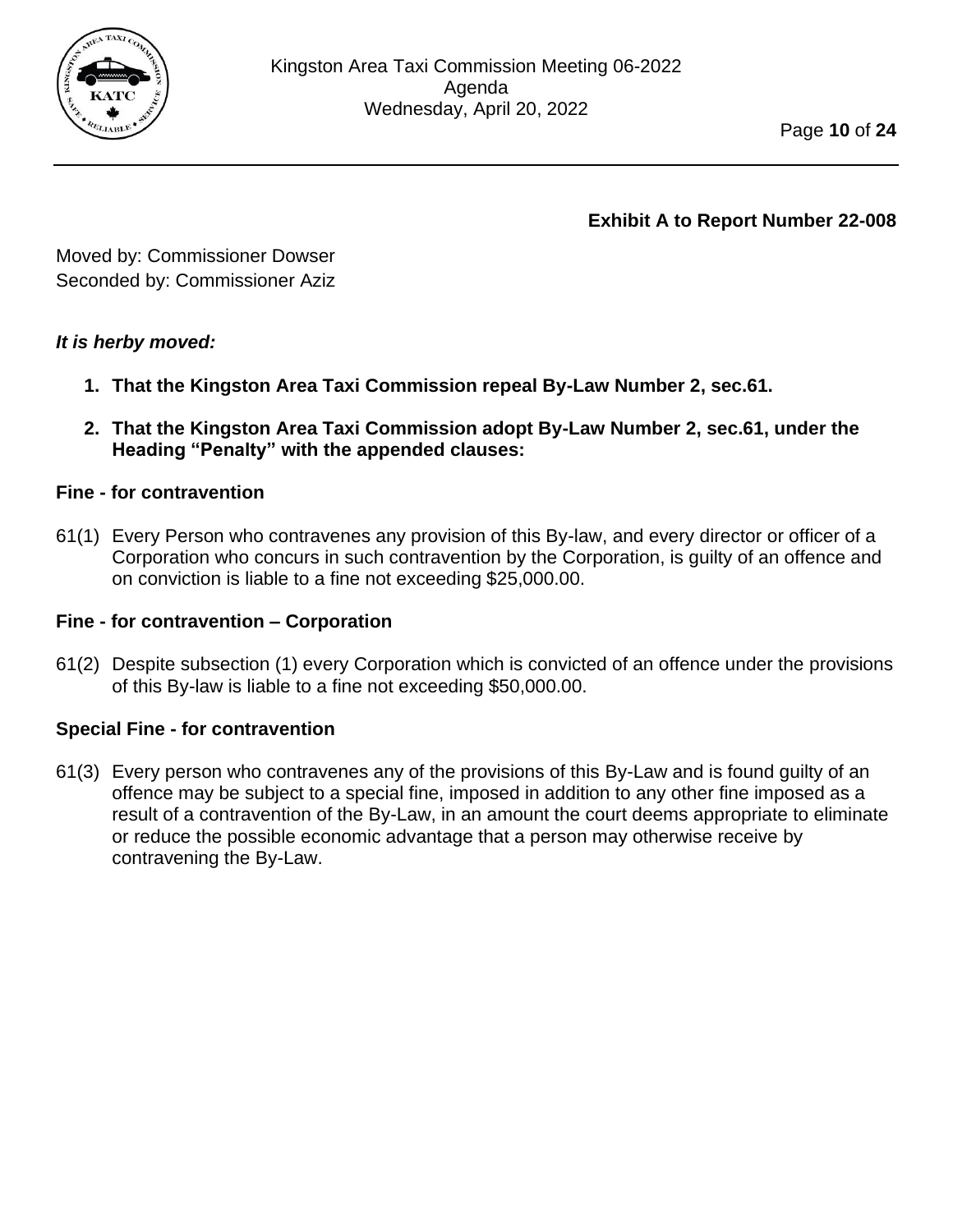

<span id="page-10-0"></span>

| To:                    | Members of the Kingston Area Taxi Commission |
|------------------------|----------------------------------------------|
| From:                  | <b>Standing Committee</b>                    |
| <b>Resource Staff:</b> | <b>NA</b>                                    |
| Date of Meeting:       | April 20, 2022                               |
| Subject:               | <b>By-Law Schedules</b>                      |
|                        |                                              |

## **Commission Strategic Plan Alignment:**

Theme: Oversight Administration

Goal: See above

#### **Executive Summary:**

**Whereas** unless otherwise contained within contents of a clause the Kingston Area Taxi Commission By-Laws do not contain a blanket clause enabling "Schedules" to be deemed as part of the By-Law.

#### **Recommendation:**

**That** the Notice on Motion, attached as Exhibit A to Report Number 22-009, be presented to the Commission as Motion 22-005, for three readings, to amend By-Law Number 2, sec. 62, being a "By-Law to Schedules".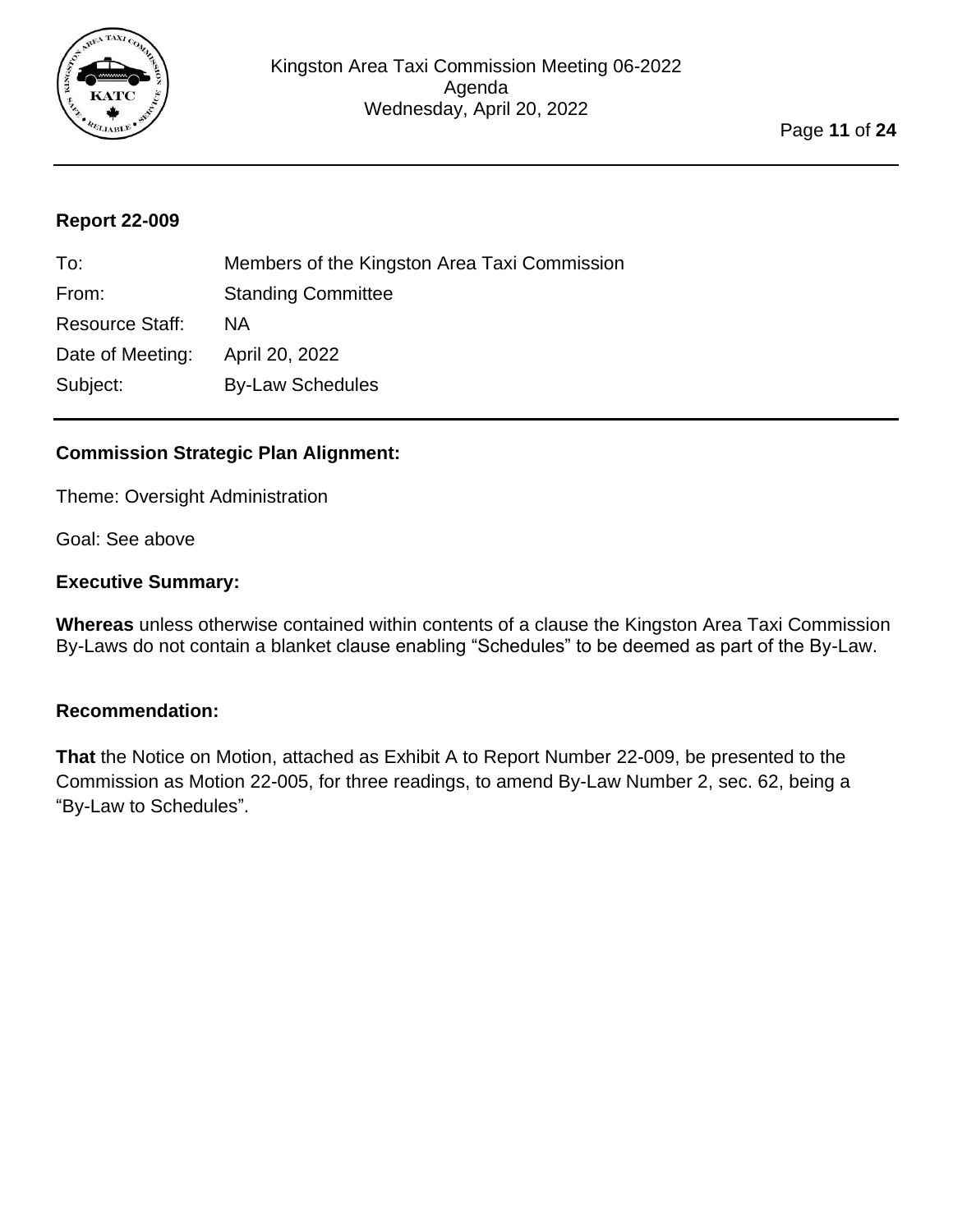

Moved by: Commissioner Dowser Seconded by: Commissioner Aziz

## *It is herby moved:*

**That the Kingston Area Taxi Commission adopt the below clause as By-Law Number 2, sec.62, under the Heading "Schedules" with the appended clauses:**

62. All schedules referred to in this By-Law and attached to this By-law shall be deemed to be a part of the By-Law.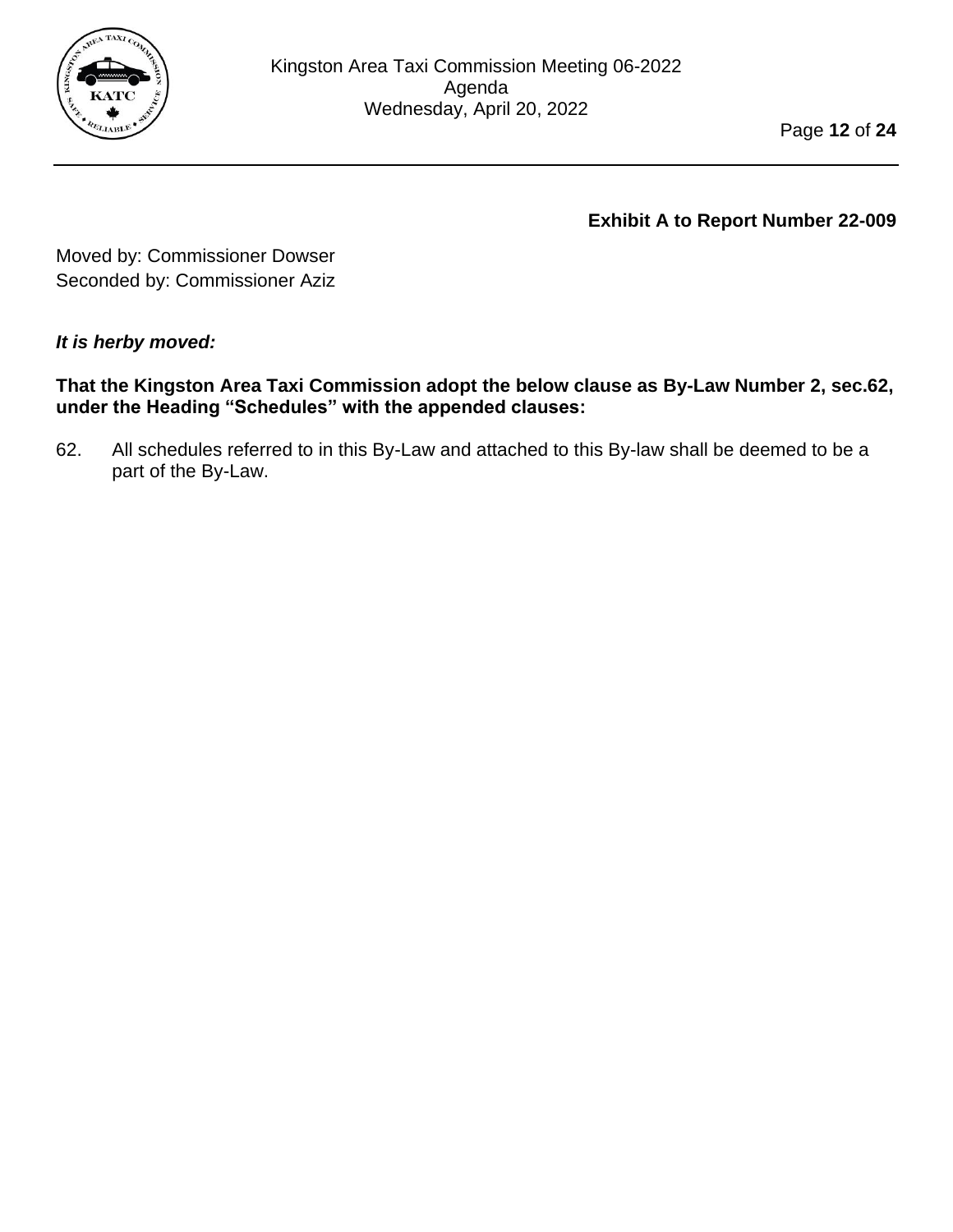

<span id="page-12-0"></span>

| To:                    | Members of the Kingston Area Taxi Commission        |
|------------------------|-----------------------------------------------------|
| From:                  | Joseph Dowser, Chair, Kingston Area Taxi Commission |
| <b>Resource Staff:</b> | NA.                                                 |
| Date of Meeting:       | April 20, 2022                                      |
| Subject:               | <b>Special Tariffs</b>                              |

## **Commission Strategic Plan Alignment:**

Theme: Oversight Administration

Goal: See above

#### **Executive Summary:**

**Whereas** unless otherwise contained within contents of a clause the Kingston Area Taxi Commission By-Laws do not contain a blanket clause enabling "Schedules" to be deemed as part of the By-Law.

**Whereas** the meeting of the Standing Committee, meeting number SC-04-2022 held on April 6, 2022 carried a motion to enable Schedules as part of By-Law Number 2, and to present to the Commission during the general meeting number 06-2022 as motion 22-005.

**Whereas** tiered fares or rates provide a balance to fares for all, provides riders with options, creates healthy competition, long-term sustainability, and secures guaranteed ridership.

**Whereas** upon motion 22-005 being carried by the Commission, the following schedules can be adopted by the Commission as part of By-Law Number 2;

- 1. "Schedule J Loyalist Township Passengers",
- 2. "Schedule K Senior Passengers",
- 3. "Schedule L Monthly Pass Passengers",
- 4. "Schedule M Accessible Taxi Passengers"

#### **Recommendation:**

**That** the Notice on Motion, attached as Exhibit A to Report Number 22-010, be presented to the Commission as Motion 22-007, for two readings, to adopt "Schedule J - Loyalist Township Passengers", "Schedule K - Senior Passengers", "Schedule L - Monthly Pass Passengers", and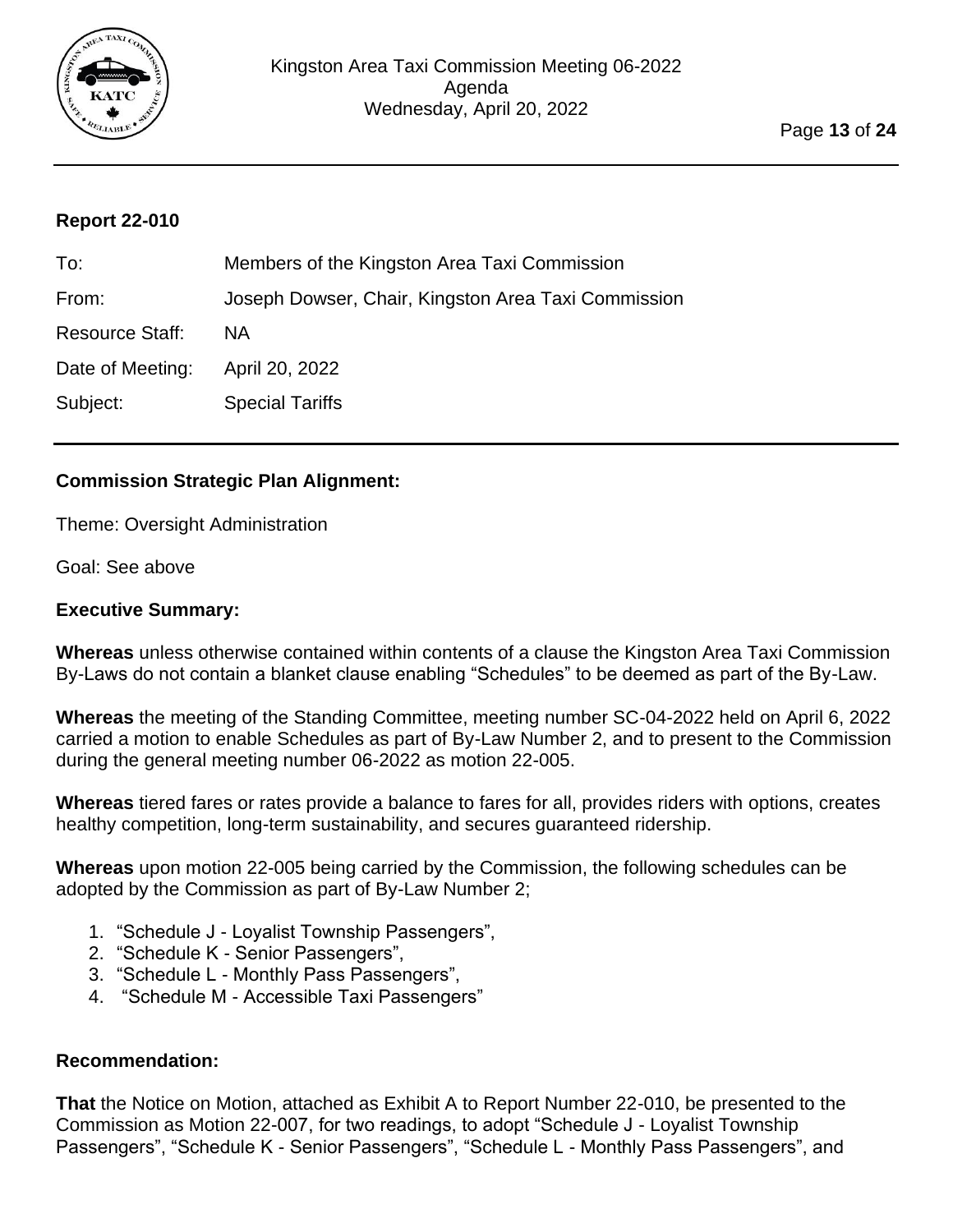

"Schedule M - Accessible Taxi Passengers" as part of By-Law Number 2, being a "By-Law to Special Tariffs".

**That** on consensus of the Commission, be given it's third reading.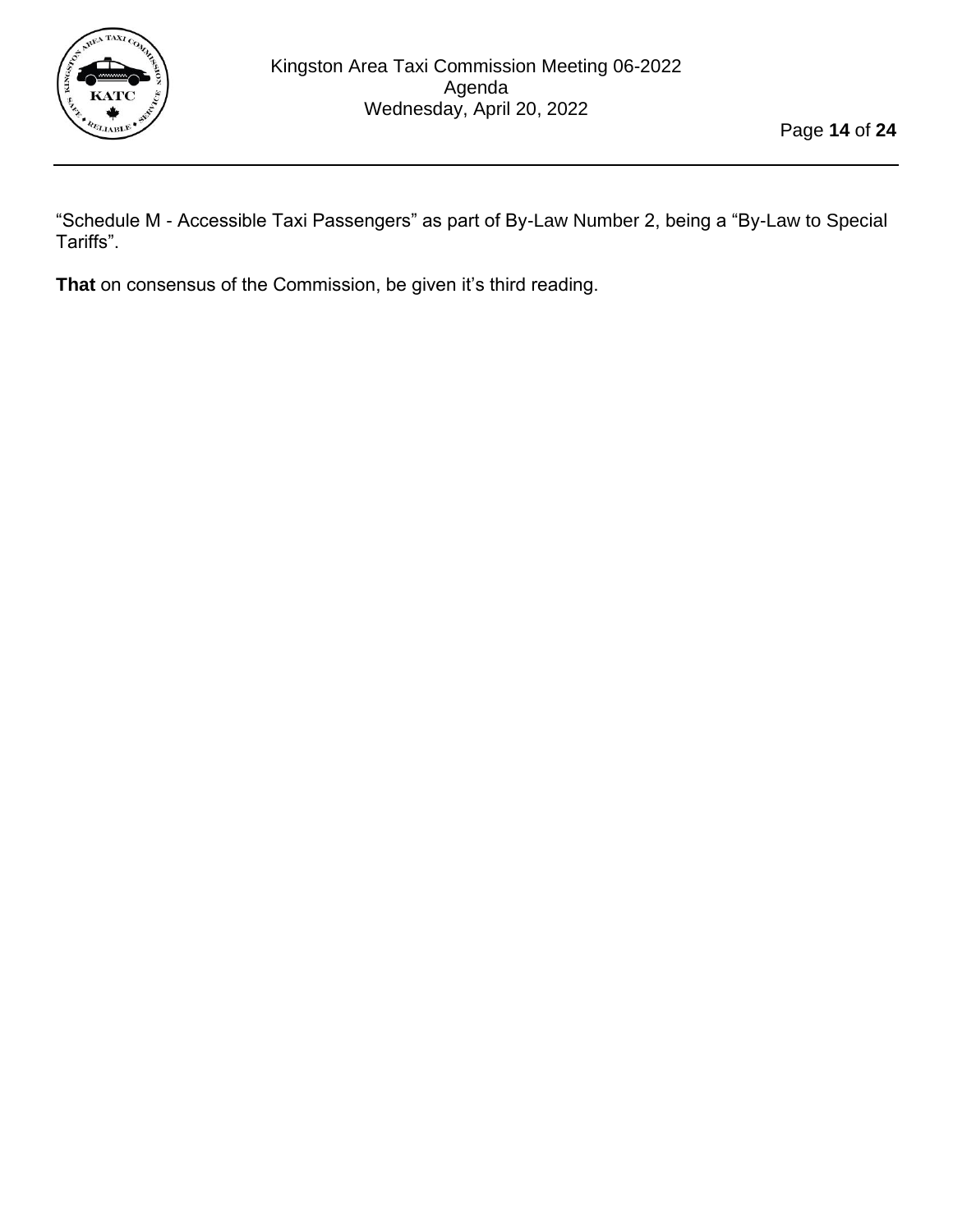

**It is hereby moved that the Kingston Area Taxi Commission adopt "Schedule J - Loyalist Township Passengers", "Schedule K - Senior Passengers", "Schedule L - Monthly Pass Passengers", and "Schedule M - Accessible Taxi Passengers" as part of By-Law Number 2 as follows:**

## **Schedule J - Loyalist Township Passengers**

The rates or fares to be charged by the Brokers, Plateholders, and Drivers of Taxicabs from a point within the Area of the Commission to any point within the Area of the Commission or from a point within the Area of the Commission to a point within five (5) kilometres beyond the Area of the Commission shall be calculated as follows, inclusive of Harmonized Sales Tax.

Pursuant to Schedule A, the rates or fares charged by the Brokers, Plateholders, and Drivers of Taxicabs whereas a trip originates within the boundaries of Loyalist Township and concludes within the boundaries of Kingston or whereas a trip originates within the boundaries of Kingston and concludes within the boundaries of Loyalist Township and whereas the total distance is greater than ten (10) kilometers as prescribed by Schedule J.

- 1. If the Taximeter is not on, the ride is **FREE**.
- 2. Distance travelled, number of passengers, and waiting time:

| (1) For the first 135 metres or part thereof                   | \$4.50 |
|----------------------------------------------------------------|--------|
| (As of June 1, 2022, \$0.25 directly to Taxicab vehicle owner) |        |
| (2) For each additional 135 metres or part thereof             | \$0.30 |
| (3) For each additional passenger in excess of one             | \$0.50 |

(Charge does not apply when specific request for van for passengers)

*\*additional passenger surcharge does not apply to children twelve (12) years of age or younger when in the company of an adult or to Personal Care Attendants for Disabled Passenger(s).*

(4) For waiting while under engagement for each twenty-five (25) seconds \$0.30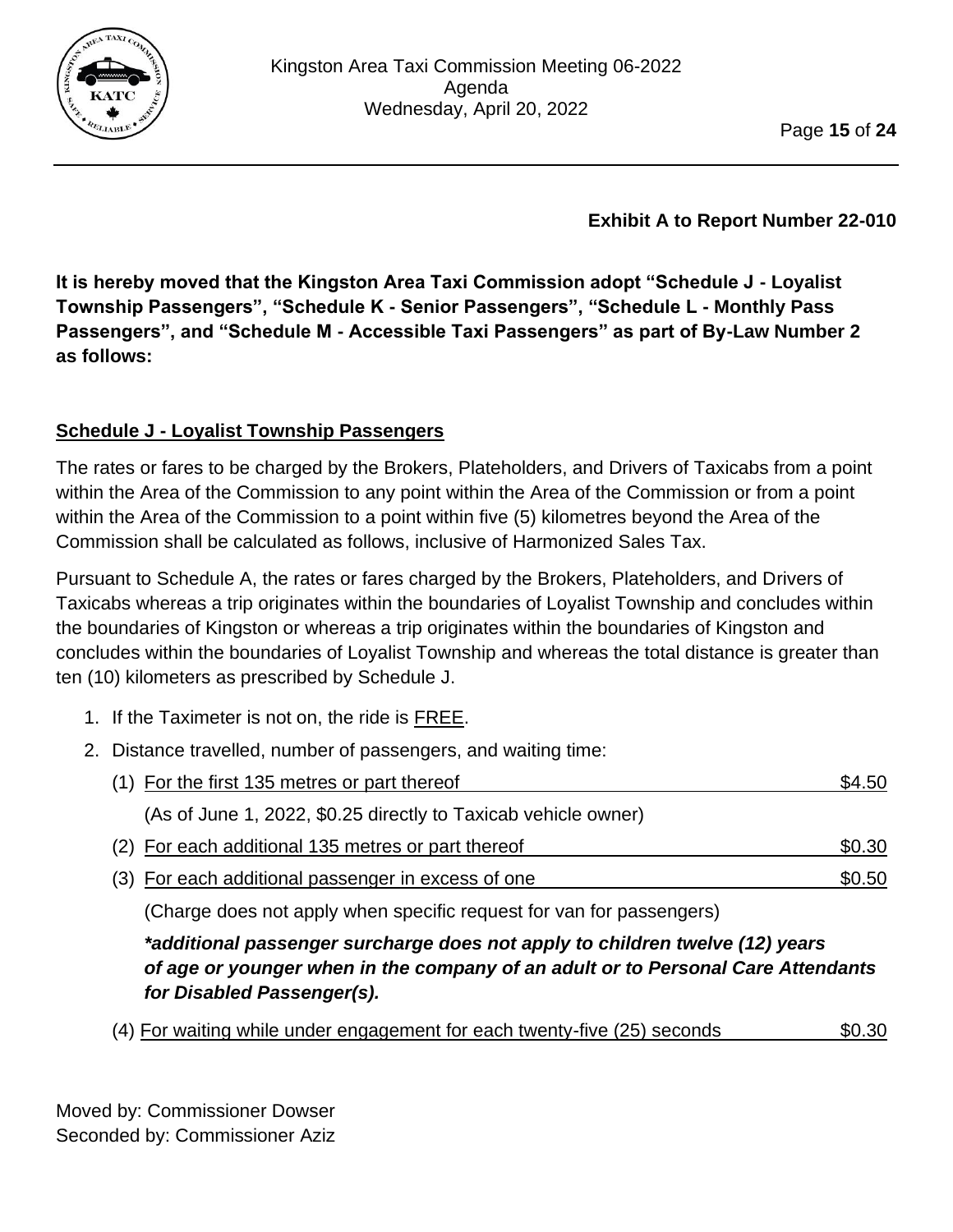

## **Schedule K - Senior Passengers**

The rates or fares to be charged by the Brokers, Plateholders, and Drivers of Taxicabs from a point within the Area of the Commission to any point within the Area of the Commission or from a point within the Area of the Commission to a point within five (5) kilometres beyond the Area of the Commission shall be calculated as follows, inclusive of Harmonized Sales Tax.

Pursuant to Schedule A, the rates or fares to be charged by the Brokers, Plateholders, and Drivers of Taxicabs to Senior Passengers, whereas a valid Senior Citizens Privilege card is produced prior to the start of the trip, as prescribed by Schedule K.

- 1. If the Taximeter is not on, the ride is FREE.
- 2. Distance travelled, number of passengers, and waiting time:

| (1) For the first 135 metres or part thereof                                                                                                                                                   | \$4.50    |
|------------------------------------------------------------------------------------------------------------------------------------------------------------------------------------------------|-----------|
| (As of June 1, 2022, \$0.25 directly to Taxicab vehicle owner)                                                                                                                                 |           |
| (2) For each additional 135 metres or part thereof                                                                                                                                             | \$0.30    |
| (3) For each additional passenger in excess of one                                                                                                                                             | \$0.50    |
| (Charge does not apply when specific request for van for passengers)                                                                                                                           |           |
| *additional passenger surcharge does not apply to children twelve (12) years<br>of age or younger when in the company of an adult or to Personal Care Attendants<br>for Disabled Passenger(s). |           |
| (4) For waiting while under engagement for each twenty-five (25) seconds                                                                                                                       | \$0.30    |
| Baggage:                                                                                                                                                                                       |           |
| (1) For use of trunk or storage area                                                                                                                                                           | NO CHARGE |

Moved by: Commissioner Dowser Seconded by: Commissioner Aziz

 $3.$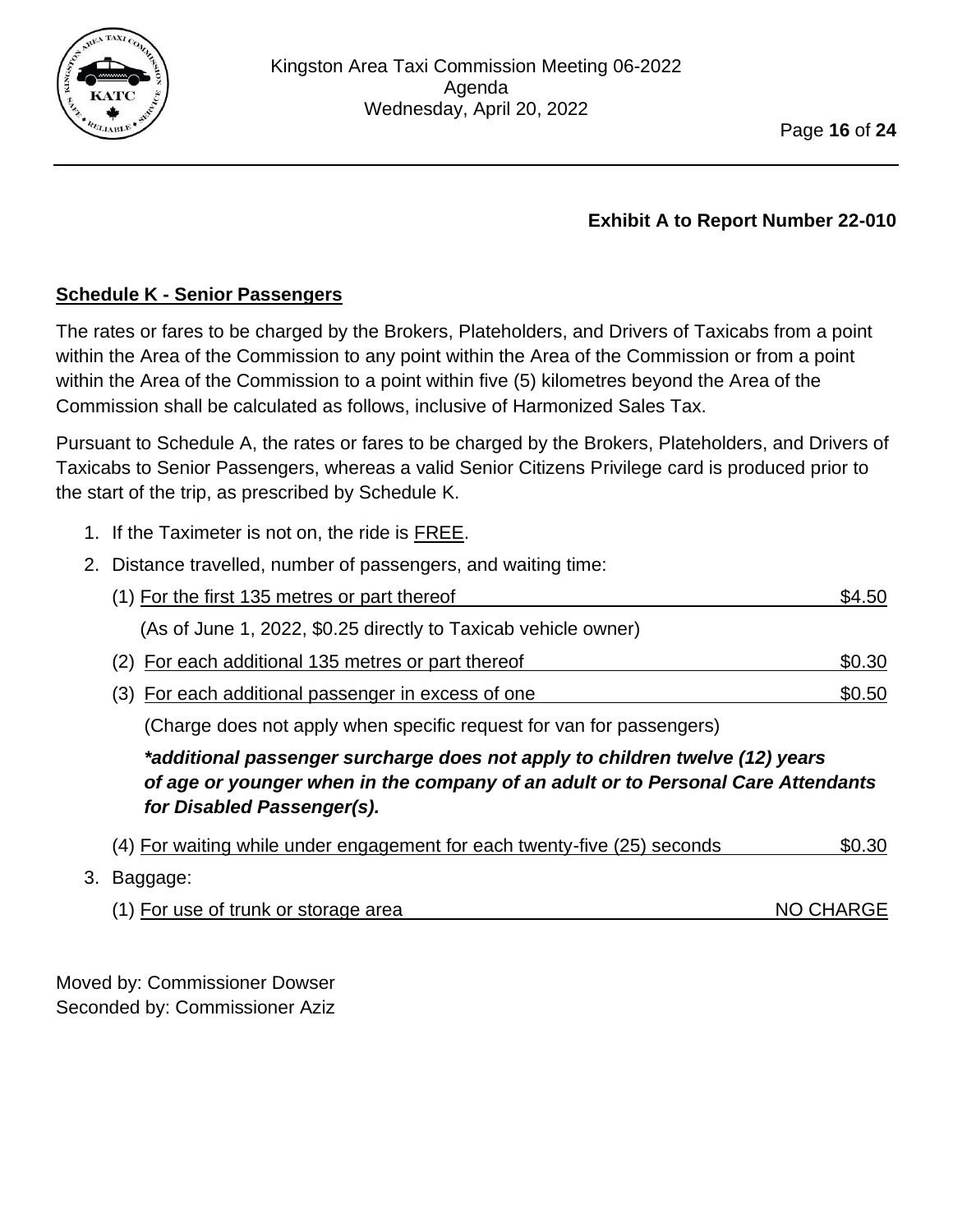

## **Schedule L - Monthly Pass Passengers**

The rates or fares to be charged by the Brokers, Plateholders, and Drivers of Taxicabs from a point within the Area of the Commission to any point within the Area of the Commission or from a point within the Area of the Commission to a point within five (5) kilometres beyond the Area of the Commission shall be calculated as follows, inclusive of Harmonized Sales Tax.

Pursuant to Schedule A, the rates or fares to be charged by the Brokers, Plateholders, and Drivers of Taxicabs, whereas a valid monthly pass card is produced prior to the start of the trip, as prescribed by Schedule L.

- 1. If the Taximeter is not on, the ride is FREE.
- 2. Distance travelled, number of passengers, and waiting time:

| (1) For the first 135 metres or part thereof                         | \$4.50 |
|----------------------------------------------------------------------|--------|
| (As of June 1, 2022, \$0.25 directly to Taxicab vehicle owner)       |        |
| (2) For each additional 135 metres or part thereof                   | \$0.30 |
| (3) For each additional passenger in excess of one                   | \$0.50 |
| (Charge does not apply when specific request for van for passengers) |        |

*\*additional passenger surcharge does not apply to children twelve (12) years of age or younger when in the company of an adult or to Personal Care Attendants for Disabled Passenger(s).*

|  |  | (4) For waiting while under engagement for each twenty-five (25) seconds |  |  |  |  | \$0.30 |
|--|--|--------------------------------------------------------------------------|--|--|--|--|--------|
|--|--|--------------------------------------------------------------------------|--|--|--|--|--------|

Moved by: Commissioner Dowser Seconded by: Commissioner Fraser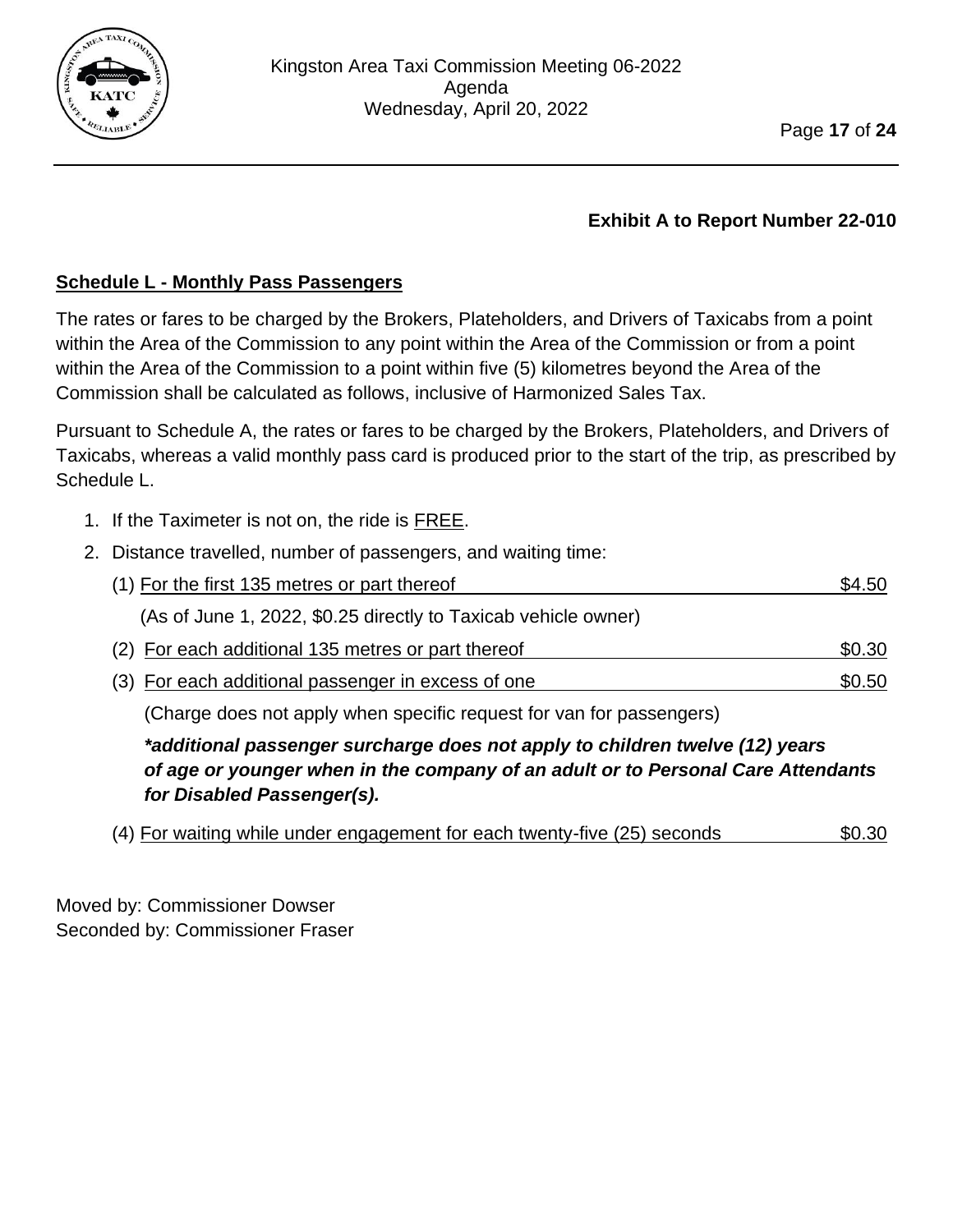

## **Schedule M - Accessible Taxi Passengers**

The rates or fares to be charged by the Brokers, Plateholders, and Drivers of Taxicabs from a point within the Area of the Commission to any point within the Area of the Commission or from a point within the Area of the Commission to a point within five (5) kilometres beyond the Area of the Commission shall be calculated as follows, inclusive of Harmonized Sales Tax.

Pursuant to Schedule A, the rates or fares charged by the Brokers, Plateholders, and Drivers of Accessible Taxicabs to Accessible Passengers as prescribed by Schedule M and is not applicable to non-accessible passengers.

- 1. If the Taximeter is not on, the ride is FREE.
- 2. Distance travelled, number of passengers, and waiting time:

| (1) For the first 135 metres or part thereof                                 | \$4.50 |
|------------------------------------------------------------------------------|--------|
| (As of June 1, 2022, \$0.25 directly to Taxicab vehicle owner)               |        |
| (2) For each additional 135 metres or part thereof                           | \$0.30 |
| (3) For each additional passenger in excess of one                           | \$0.50 |
| (Charge does not apply when specific request for van for passengers)         |        |
| *additional passenger surcharge does not apply to children twelve (12) years |        |

*of age or younger when in the company of an adult or to Personal Care Attendants for Disabled Passenger(s).*

(4) For waiting while under engagement for each twenty-five (25) seconds \$0.30

Moved by: Commissioner Dowser Seconded by: Commissioner Chapelle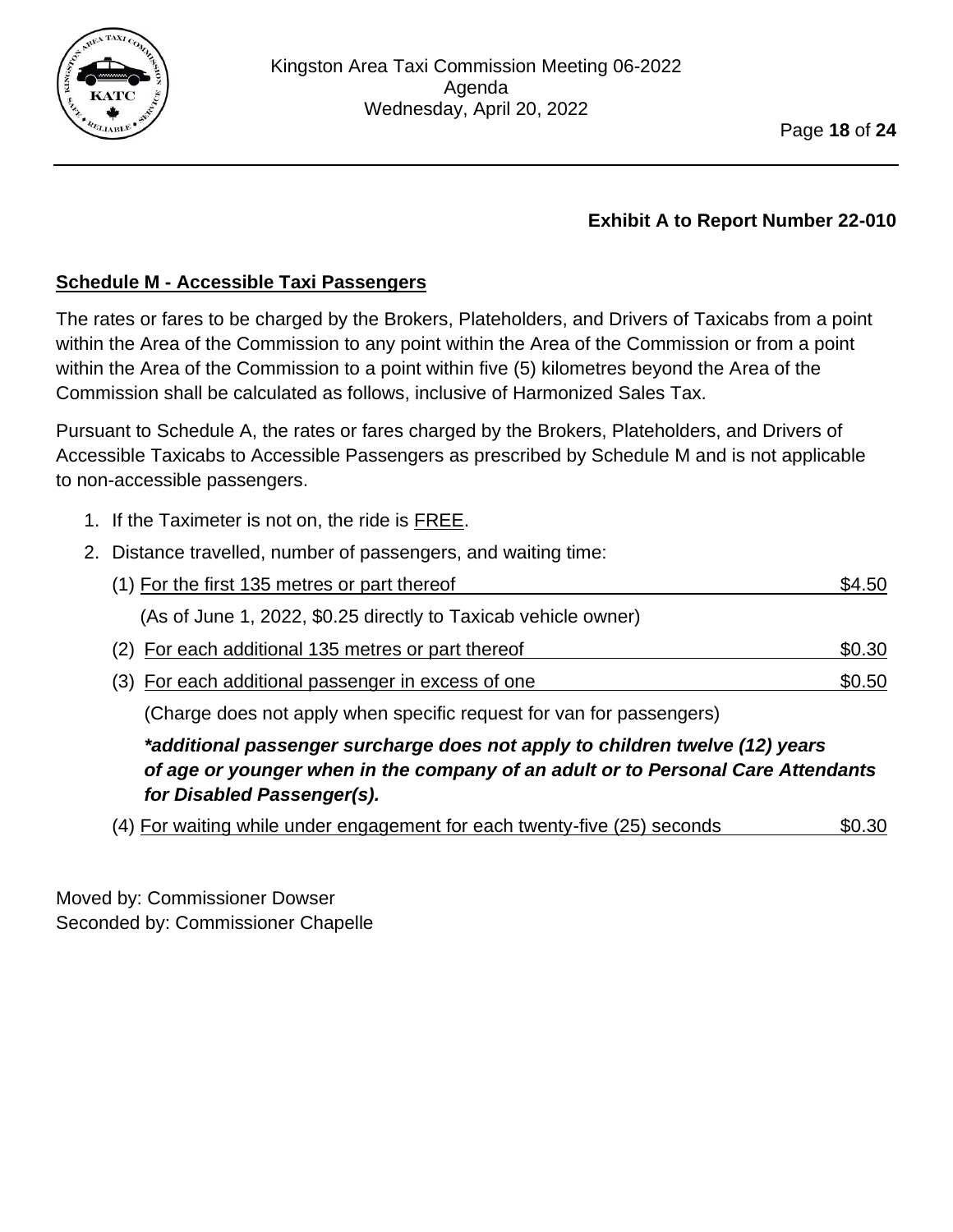

<span id="page-18-0"></span>

| To:                    | Members of the Kingston Area Taxi Commission        |
|------------------------|-----------------------------------------------------|
| From:                  | Joseph Dowser, Chair, Kingston Area Taxi Commission |
| <b>Resource Staff:</b> | <b>NA</b>                                           |
| Date of Meeting:       | April 20, 2022                                      |
| Subject:               | Senior and Monthly Passes                           |

#### **Commission Strategic Plan Alignment:**

Theme: Oversight Administration

Goal: See above

#### **Executive Summary:**

**Whereas** there are no provisions or clauses in By-Law Number 2 for Seniors and Monthly Passes.

**Whereas** By-Law Number 2 requires provisions or clauses to detail and regulate the process of Senior and Monthly Passes.

**Whereas** said provisions or clauses shall include registration and collection of information, collection of fees, set rates for fees, disbursement of Passes, and sharing of information between the Commission and Brokers.

#### **Recommendation:**

**That** the Notice on Motion, attached as Exhibit A to Report Number 22-011, be presented to the Commission as Motion 22-009, for two readings, to adopt By-Law Number 2, sec.34.1, being a "By-Law to Senior and Monthly Passes".

**That** on consensus of the Commission, be given it's third reading.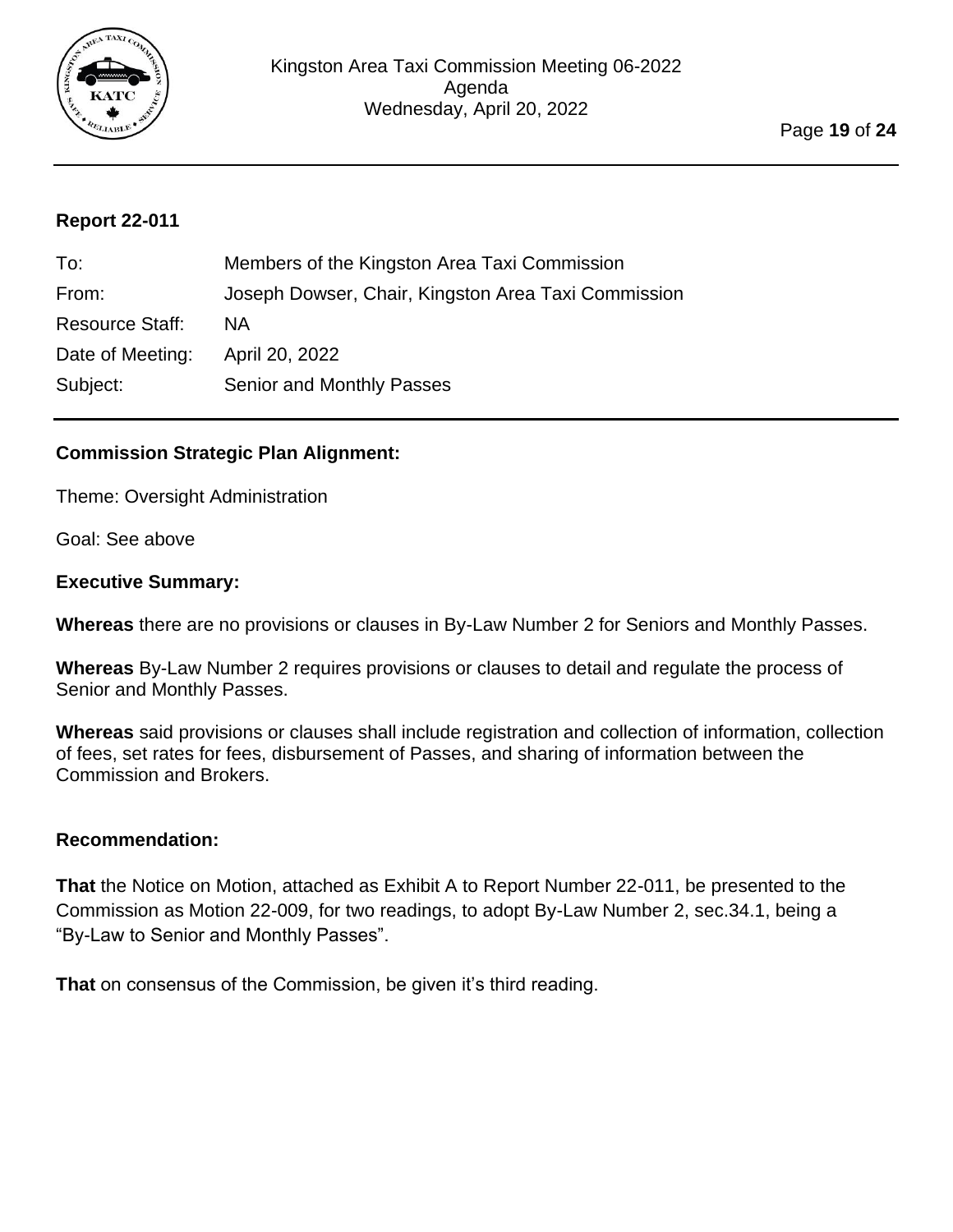

Moved by: Commissioner Dowser Seconded by: Commissioner Aziz

## *It is herby moved:*

#### **That the Kingston Area Taxi Commission adopt the below clause as By-Law Number 2, sec.34.1, under the Heading "Senior Pass" with the appended clauses:**

## Senior Pass

- 1. Notwithstanding sections 32 and 34(1), where a passenger presents a valid Seniors Privilege Card, the rates or fares to be charged by Brokers, Plateholders and Drivers within the Area of the Commission or from within the Area of the Commission to any point not more than five (5) kilometres beyond its limits, shall be no higher and no less than the amount contained in Schedule "K" to this By-Law.
- 2. Registration and information collected for a Seniors Pass shall be performed by the Commission, and will include registrants name, address, phone number and email address (where applicable).
- 3. Cost of a Senior Pass is free, and do not expire.
- 4. Senior Passes are issued upon successful registration with the Commission to qualifying individuals that are;
	- a. Residents of Kingston and Loyalist Township
	- b. 65 years of age or older.
- 5. The Commission will forward at the end of each calendar month information relating to registered Seniors Passholders to the Brokers, and will include at a minimum:
	- a. Name
	- b. Address
	- c. Email Address (where applicable)
	- d. Date of issuance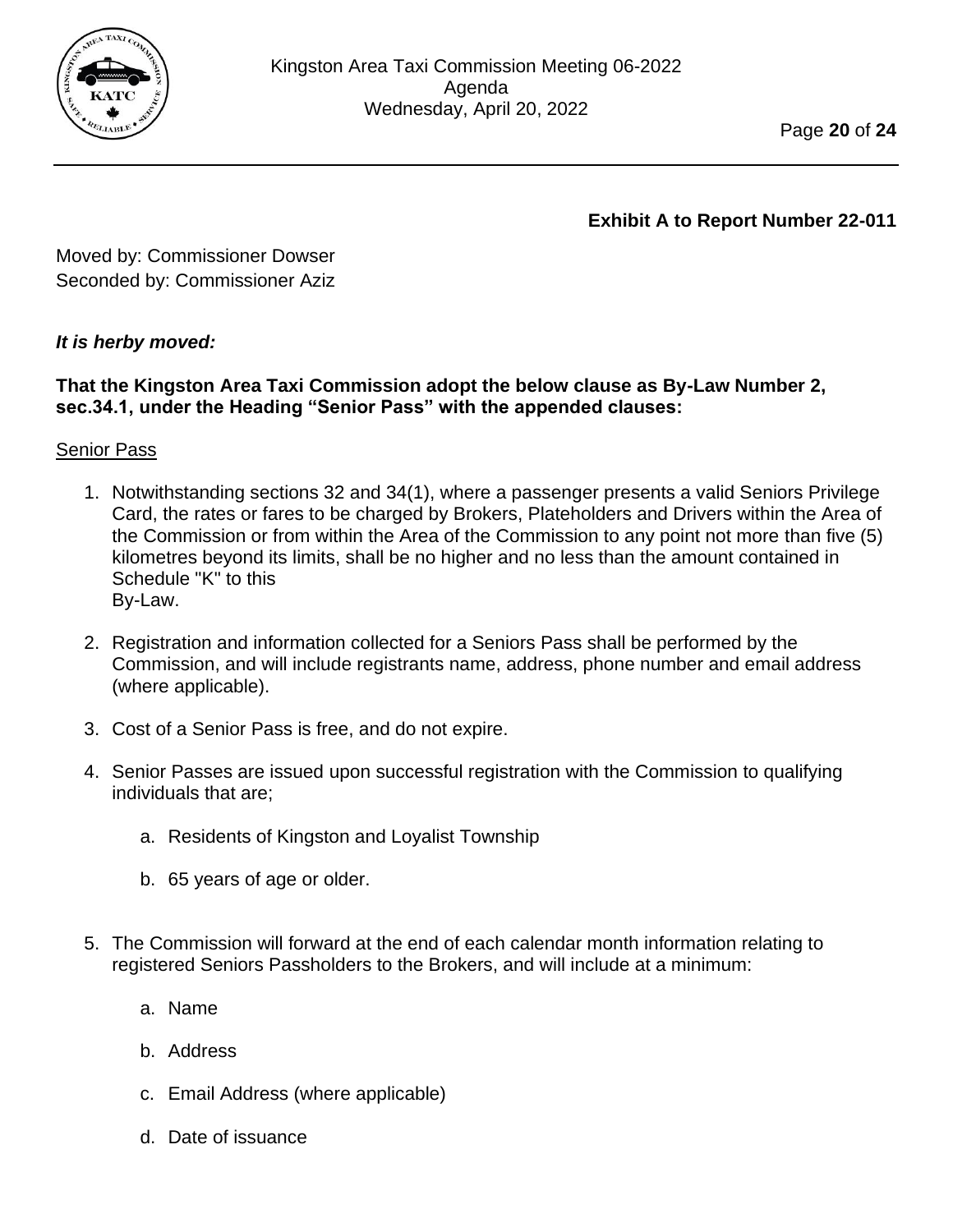

#### **It is further moved that the Kingston Area Taxi Commission adopt the below clause as By-Law Number 2, sec.34.2, under the Heading "Monthly Pass" with the appended clauses:**

#### Monthly Pass

- 1. Notwithstanding sections 32 and 34(1), where a passenger presents a valid Monthly Pass, the rates or fares to be charged by Brokers, Plateholders and Drivers within the Area of the Commission or from within the Area of the Commission to any point not more than five (5) kilometres beyond its limits, shall be no higher and no less than the amount contained in Schedule "L" to this By-Law.
- 2. Registration and information collected for a Monthly Pass shall be performed by the Brokers, and will include registrants name, address, and phone number.
- 3. Cost of a Monthly Pass is \$10 per month.
	- a. All costs and monetary fees collected that are associated with a Monthly Pass are to remain with the Brokers.
	- b. Review of the Month Pass fee shall be conducted each calendar year prior to March 31.
- 4. Monthly Passes are valid from the first of the calendar month to the end of the calendar month and are not subject to pro-rated fees.
- 5. Monthly Passes are issued by the Brokers to individuals that;
	- a. Are 12 years of age or older.
	- b. Have submitted their registration form.
	- c. Have submitted successful payment of the Monthly Pass fee.
- 6. The Brokers will forward at the end of each calendar month information relating to registered Monthly Passholders to the Commission, and will include at a minimum:
	- a. Name
	- b. Address
	- c. Email Address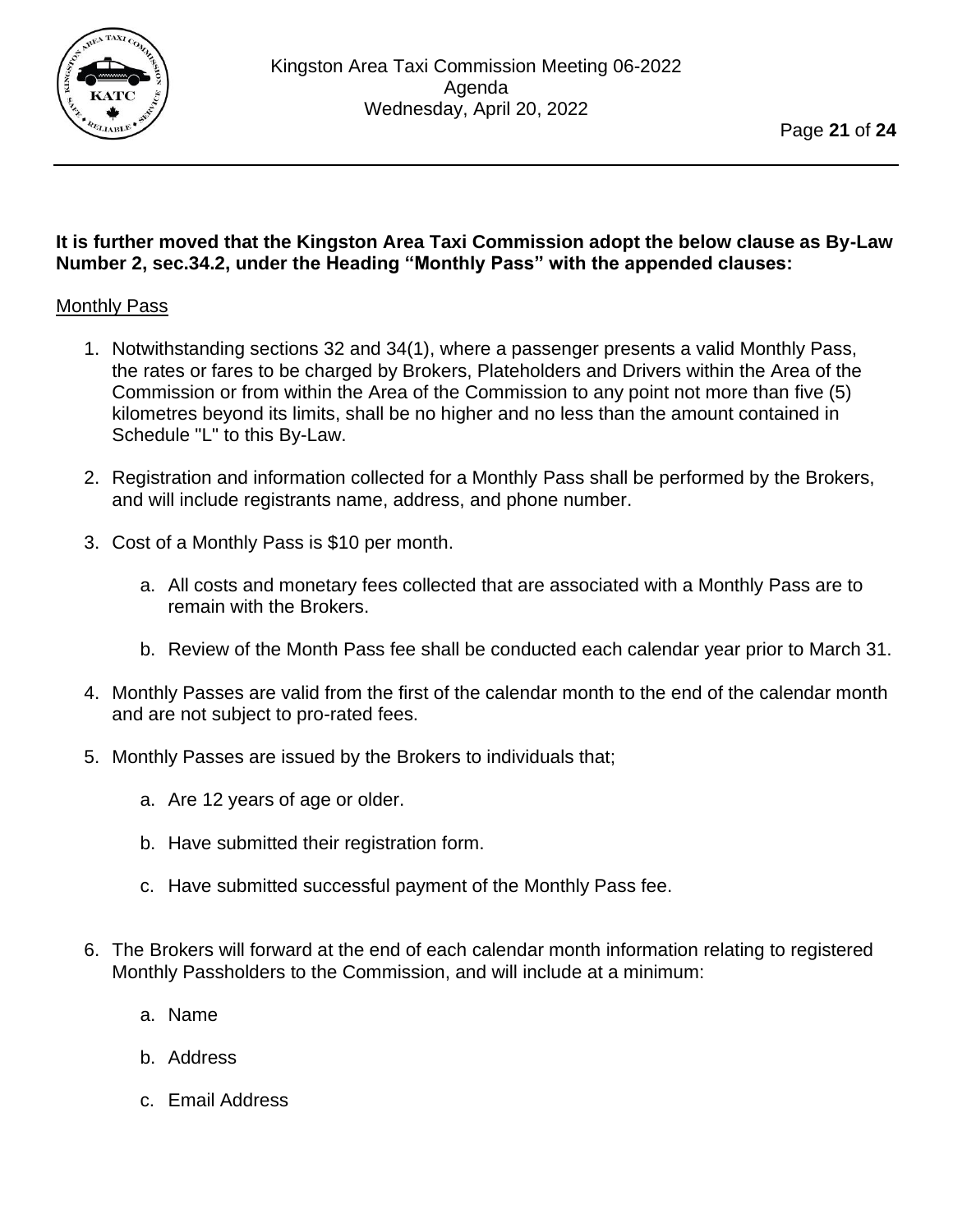

<span id="page-21-0"></span>

| To:                    | Members of the Kingston Area Taxi Commission         |
|------------------------|------------------------------------------------------|
| From:                  | Joseph Dowser, Chair, Kingston Area Taxi Commission  |
| <b>Resource Staff:</b> | <b>NA</b>                                            |
| Date of Meeting:       | April 20, 2022                                       |
| Subject:               | <b>Taxicab Passenger Rights and Responsibilities</b> |

## **Commission Strategic Plan Alignment:**

Theme: Oversight Administration

Goal: See above

#### **Executive Summary:**

**Whereas** unless otherwise contained within contents of a clause the Kingston Area Taxi Commission By-Laws do not contain a blanket clause enabling "Schedules" to be deemed as part of the By-Law.

**Whereas** the meeting of the Standing Committee, meeting number SC-04-2022 held on April 6, 2022 carried a motion to enable Schedules as part of By-Law Number 2.

**Whereas** By-Law Number 2 does not contain clauses or refer to details specific to a passenger's rights and responsibilities while engaged in the use of or services of a taxicab.

**Whereas** By-Law Number 2 requires a schedule to guarantee and protect such rights, and to clearly indicate their [passengers] responsibilities while engaged in the use of or services of a taxicab.

#### **Recommendation:**

**That** the Notice on Motion, attached as Exhibit A to Report Number 22-012, be presented to the Commission as Motion 22-008, for two readings, to adopt "Schedule N - Taxicab Passenger Rights and Responsibilities" as part of By-Law Number 2, being a "By-Law to Taxicab Passenger Rights and Responsibilities".

**That** on consensus of the Commission, be given it's third reading.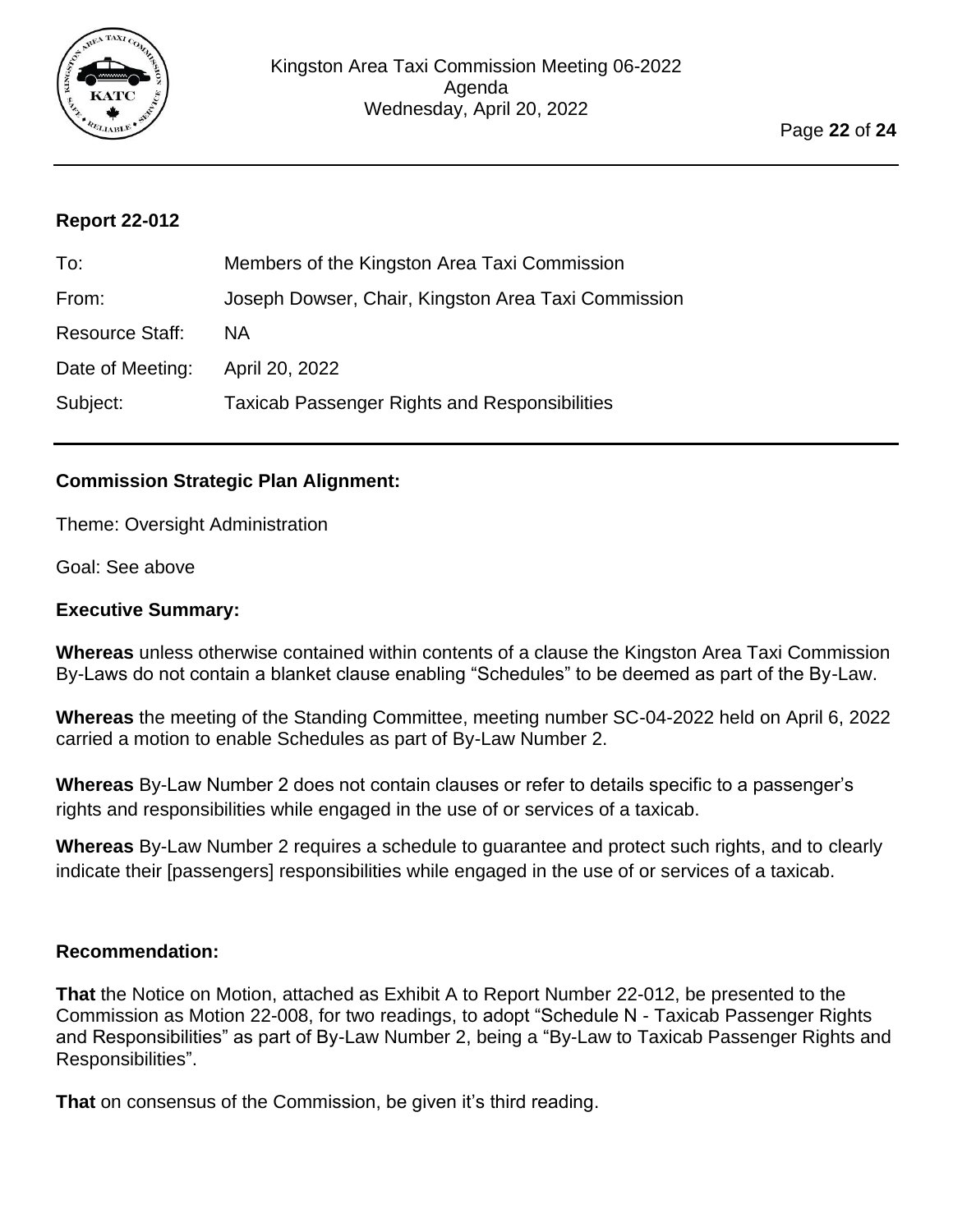

# **It is hereby moved that the Kingston Area Taxi Commission adopt "Schedule N - Taxicab Passenger Rights and Responsibilities" as part of By-Law Number 2, as follows:**

## Schedule N - Taxicab Passenger Rights and Responsibilities

## Taxicab Passengers are Entitled to a **PROFESSIONAL DRIVER WHO:**

- Is licensed by the Kingston Area Taxi Commission and prominently displays his/her Taxicab Driver ID Card inside the taxicab;
- Is knowledgeable and knows the major routes and destinations in the City;
- Is well-groomed, neat and clean in personal appearance, and dressed in pants (no jeans or sweat pants) or skirt, shirt or blouse with a collar and shoes, all free from obvious wear or damage;
- Is courteous and provides assistance;
- Provides a safe ride;
- Knows and obeys City by-laws and all traffic laws;
- Offers a silent ride if desired;
- Takes the most direct route to the destination unless otherwise directed by the passenger;
- Is physically able to assist passengers into the vehicle and to assist them with their belongings;
- Keeps the interior of his/her taxicab clean and free of debris; and
- Issues a receipt upon request noting the date and time of the trip, place of pick up, place of discharge, Taxicab Plate number, Driver Badge number and the fare charges and paid.

## Taxicab Passengers are Entitled to a **QUALITY TAXICAB:**

- In good mechanical and physical condition;
- With a properly calibrated and sealed taximeter;
- With a clean exterior, passenger area and trunk;
- Is heated or air conditioned on demand;
- With easy access to seatbelts; and
- With a smoke–free environment.